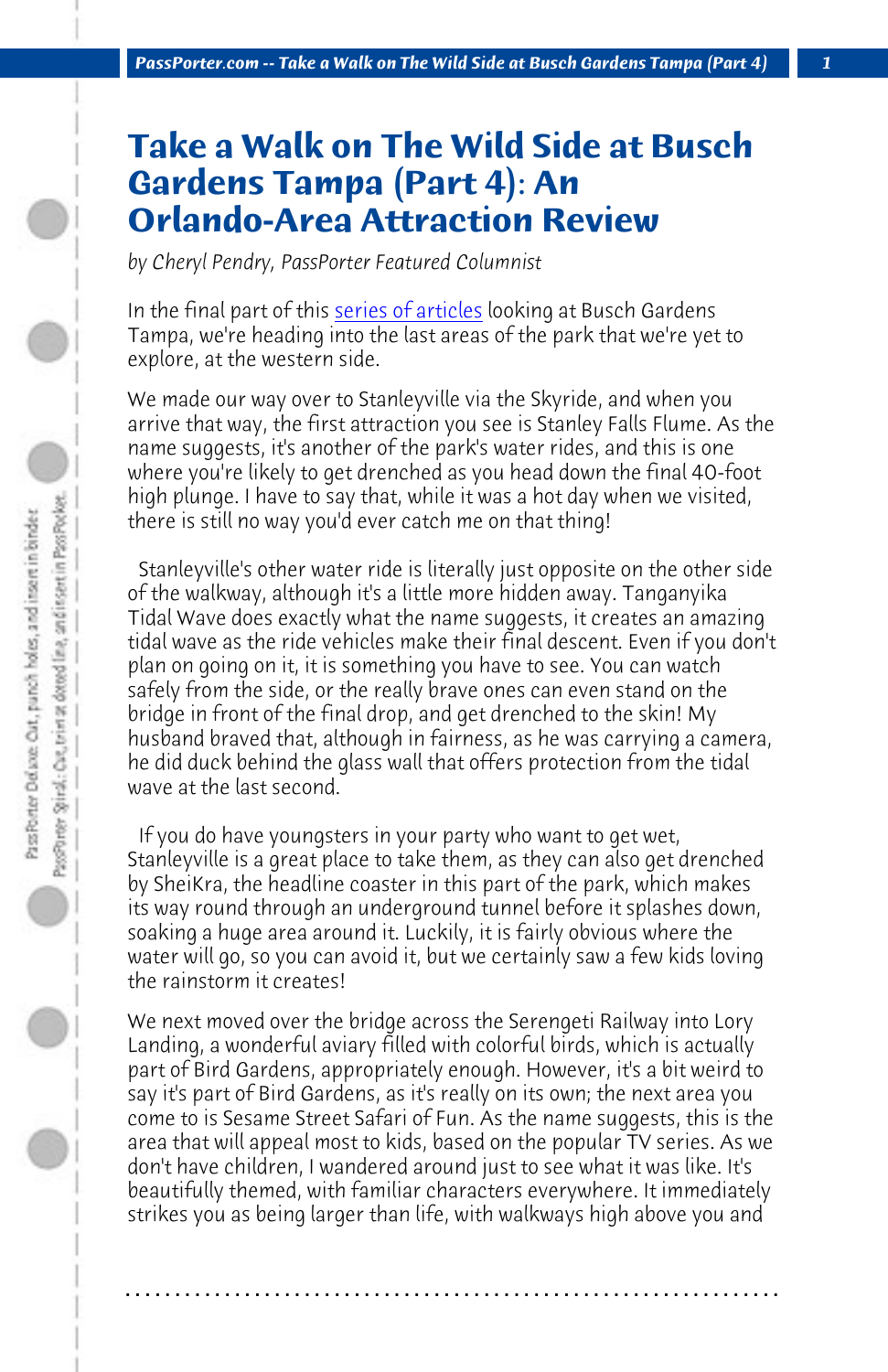*PassPorter.com -- Take a Walk on The Wild Side at Busch Gardens Tampa (Part 4) (continued)* 

fun play areas all around. I can imagine that this would be a huge attraction for younger members of the family, and probably the only issue you're going to have is actually getting them out of there, as no doubt, they'll be having so much fun.

 Then you're back into Bird Gardens again -- I did warn you that the layout of the park at this point is a bit bizarre. The other major attraction here is Walkabout Way, which highlights the animals of Australia. I personally really enjoyed this, as I don't know about you, but the zoos and safari parks we tend to visit don't seem to concentrate much on creatures like this. As a result, it was a real pleasure to wander through here, seeing wallabies, most of whom were just lying around, exhausted by the heat no doubt, and emus, strutting around as if they own the place. There were also plenty of birds to see, and some shady areas, which was a pleasant respite from the sun outside.

 One thing that was really nice about this attraction was that you really felt transported to another part of the world. Busch Gardens obviously tries to do that throughout the park, but as I've mentioned before, with the coasters dominating the landscape, the theming is never quite completely immersive. However, here, on the southwestern fringe of the park, there were no thrill rides in sight, and no noise from them, and it was only then do you realize what a difference it makes not to see and hear them.

 Bird Gardens then leads back into Morocco at the front of the park, and with that, our day trip was over. We'd visited most parts of the park, only missing [Egypt, which is home to another of Busch Ga](http://www.passporter.com/articles/cheryl-pendry-featured-columnist.asp)rdens' coasters, Montu. Although we didn't go on many rides, and we're not fans of thrill rides, there was still plenty to entertain us for the day. If you're animal lovers like us, then there will still be lots for you to see and do at this park, and we always feel after we've been here that it's worth a visit, and the drive out here. It's not a must-do for us every time, but it's always great to get back there.

 I hope this series of articles may have encouraged some of you to try the hour or so drive over to Tampa, as Busch Gardens is certainly well worth a visit.

*About The Author: Cheryl and husband Mark live in England and love to travel, particularly to America. They are in the process of visiting every Disney theme park around the world, having already been to Disneyland Resort Paris, Hong Kong Disneyland and both American Disney resorts. They are now planning for their trip to Japan in the spring to visit the Tokyo Disney Resort.* Click here to view more of Cheryl's articles!

**. . . . . . . . . . . . . . . . . . . . . . . . . . . . . . . . . . . . . . . . . . . . . . . . . . . . . . . . . . . . . . . . . .**